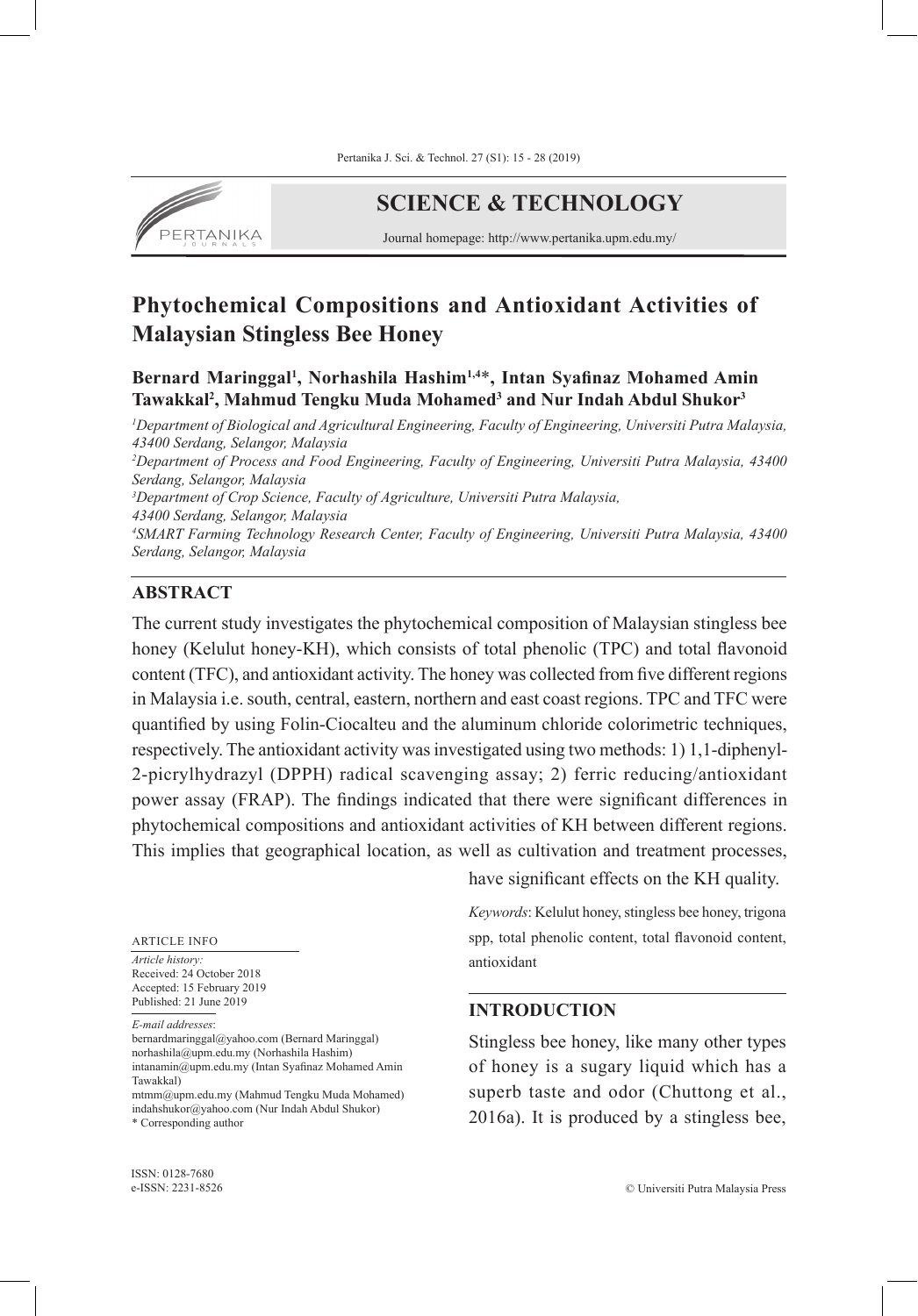#### Bernard Maringgal, Norhashila Hashim, Intan Syafinaz Mohamed Amin Tawakkal, Mahmud Tengku Muda Mohamed and Nur Indah Abdul Shukor

commonly known as "Kelulut" in Malaysia (Kek et al., 2014; Zainol et al., 2013). Stingless bee honey belongs to the order *Hymenoptera* under the family *Apidae* and sub-family tribe *Meliponini* (Chuttong et al., 2016b). Kelulut is naturally active all the time except during cold and cloudy weather. They are highly sociable, with one queen living together with thousands of workers (Chuttong et al., 2015). The bees normally inhabit in tropical and subtropical regions globally like Central and South America, Africa, Asia and northern Australia (Boorn et al., 2010). Shadan et al. (2018) reported that the selling price of kelulut honey (KH) could be as high as \$100/kg, which was almost double compared to the honey made by the regular honey  $(\frac{20-40}{k})$ . This is mainly due to high contents of flavonoids and polyphenols.

In recent years, the kelulut industry has gained wide attention in Malaysia. Particularly, KH has been reported to be useful for medical and therapeutic purposes (Kek et al., 2014). KH has different phytochemical attributes as compared to regular honey bee in term of color, taste, viscosity, water and sugar contents (Biluca et al., 2014). Furthermore, KH has higher contents of flavonoids and polyphenols in contrast to honey produced by the Apis spp. (Biluca et al., 2016; Rodriguez-Malaver et al., 2013; Rodriguez-Malaver et al., 2009). Additionally, KH is more fluid in texture and undergoes slow crystallization. KH can be divided into various types according to the physical and chemical components. These components are linked to the physiology of making of the raw material, the territorial site of the floral source, the species of bee and the conditions of the ecosystem in which the bees live (Tuksitha et al., 2018). A previous study demonstrated that KH be made of mainly carbohydrates, water, amino acids, vitamins and minerals (Chuttong et al., 2016a). Another study reported that KH possesses distinctive and divergent phenolic and flavonoid composites that shown to have a vital function with regard to its antibacterial, anti-inflammatory and antioxidant activities of the Borneo (Sarawak) stingless bee honey (Tuksitha et al.,2018).

The topographical and botanical regions and the form of bees have essential function in forming the biological structure of honey plus the total antioxidant capacity (Erejuwa et al., 2012). A review by Nordin et al. (2018) reported that the phytochemical properties of honey varied significantly owing to the huge differences in bee species and geographic starting point. Recently, Kek et al. (2017) and Abu Bakar et al. (2017) analyzed the phytochemical of KH from various geographical and species from Malaysia. The authors demonstrated that KH had greater total phenolic content (TPC) with average amounts of 784.3 mg GAE/kg compared to the regular honey (Kek et al., 2014). The antioxidant activity of KH displayed superior antioxidant potential in comparison with another type of honey (Abu Bakar et al., 2017). Although, there have been few studies investigated on the phytochemical properties of KH from Malaysia, however, these studies only examined KH from peninsular Malaysia and some southern states. There are no studies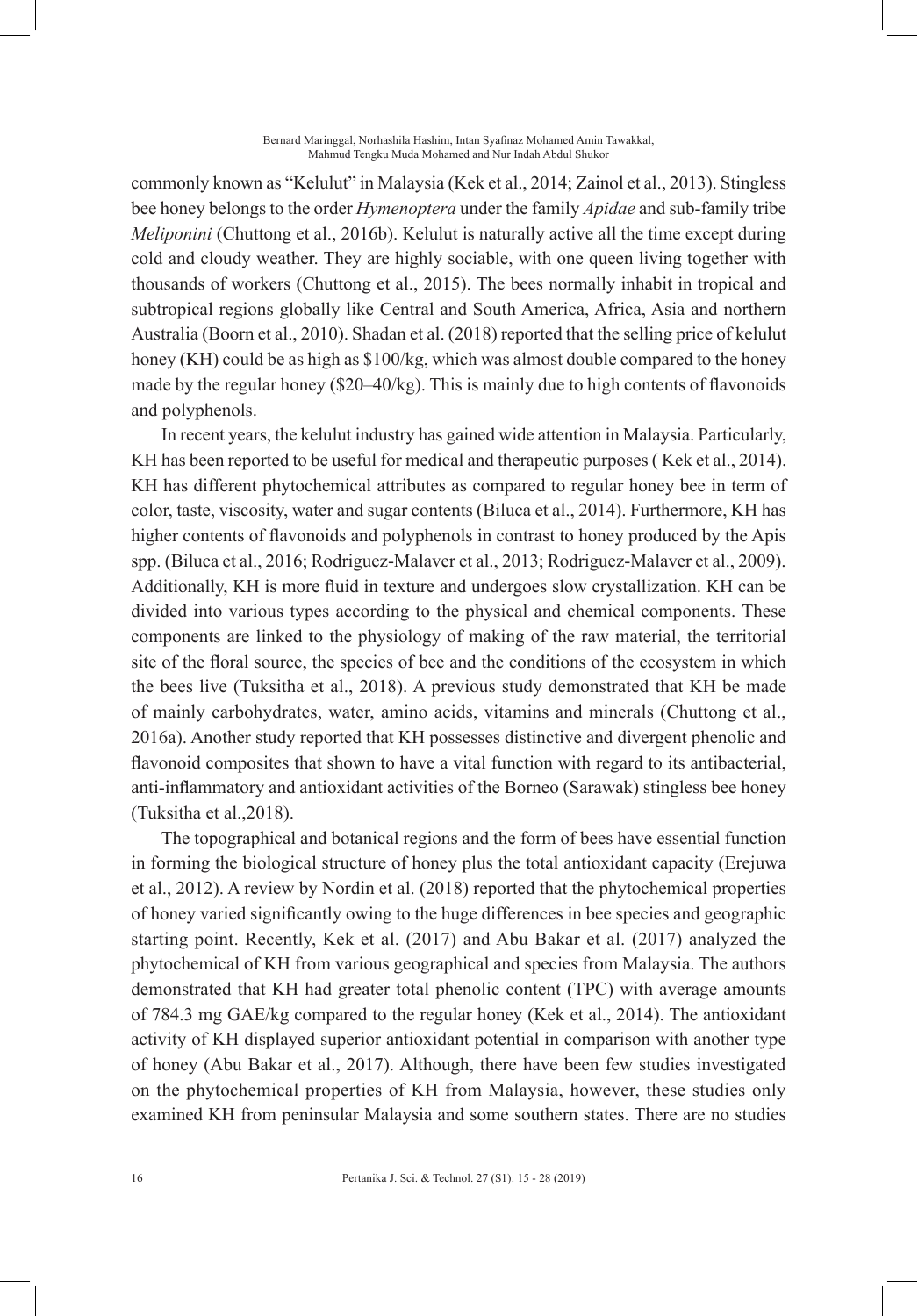on the phytochemical and antioxidant properties of KH from other regions of Malaysia. Besides, there are no comparative studies on phytochemical properties and antioxidant activities of KH from different regions of Malaysia. Furthermore, because of limited data, there is a scarcity of characteristics and quality standards available for the KH. This is mainly due to variations in the standards established by the international honey standards (Codex Alimentarius Commission, 2001). Thus, this paper investigated the phytochemical properties and antioxidant activities of KH obtained from the southern, central, eastern, northern and east coast (Sarawak and Sabah) regions of Malaysia.

### **MATERIALS AND METHODS**

#### **Kelulut Honey Samples**

One liter of KH samples produced by stingless bees from different regions i.e. south (Johore), central (Selangor), eastern (Kelantan), northern (Kedah) and east coast regions (Sabah and Sarawak) were purchased from respected local KH collectors between September to November 2017. It should be noted that all of the samples were cultivated by feeding with multifloral nectar source. The details of the samples region and time of collection are as tabulated in Table 1. All of the samples were kept in sterile airtight glass bottles at room temperature to prevent the absorption of moisture for the duration of sampling, storage and analytical test. In order to evaluate the pH values, color intensity, TPC, TFC and antioxidant capacity i.e. DPPH and FRAP activities, about two grams of KH were diluted with 20 mL of distilled water to produce 0.1  $g/mL$  of concentration. Each analysis was repeated 3 times.

| Sample Code | Time of collection | Region                                       |
|-------------|--------------------|----------------------------------------------|
| Central     | September 2017     | Pusat Floral Cheras, Selangor                |
| South       | October 2017       | Pusat Pertanian Parit Botak, Johore          |
| East        | October 2017       | Kampung Rasal, Tok Uban, Pasir Mas, Kelantan |
| Sarawak     | October 2017       | Pusa District, Sarawak                       |
| North       | November 2017      | Pusat Pertanian Teluk Chengai, Kedah         |
| Sabah       | November 2017      | Taman Pertanian Tenom, Sabah                 |

Table 1 *KH samples region and time of samples collection*

### **Phytochemical Analysis**

TPC and TFC of KH were analyzed by using Folin-Ciocalteu reagent (Berretta et al., 2005) and the aluminum chloride colorimetric technique (Ali, et al., 2015), respectively as shown in Figure 1. A total of 200  $\mu$ L of KH solution was added to 3 mL of 10% diluted Folin-Ciocalteu reagent. Later 90 minutes of placing the solution in the dark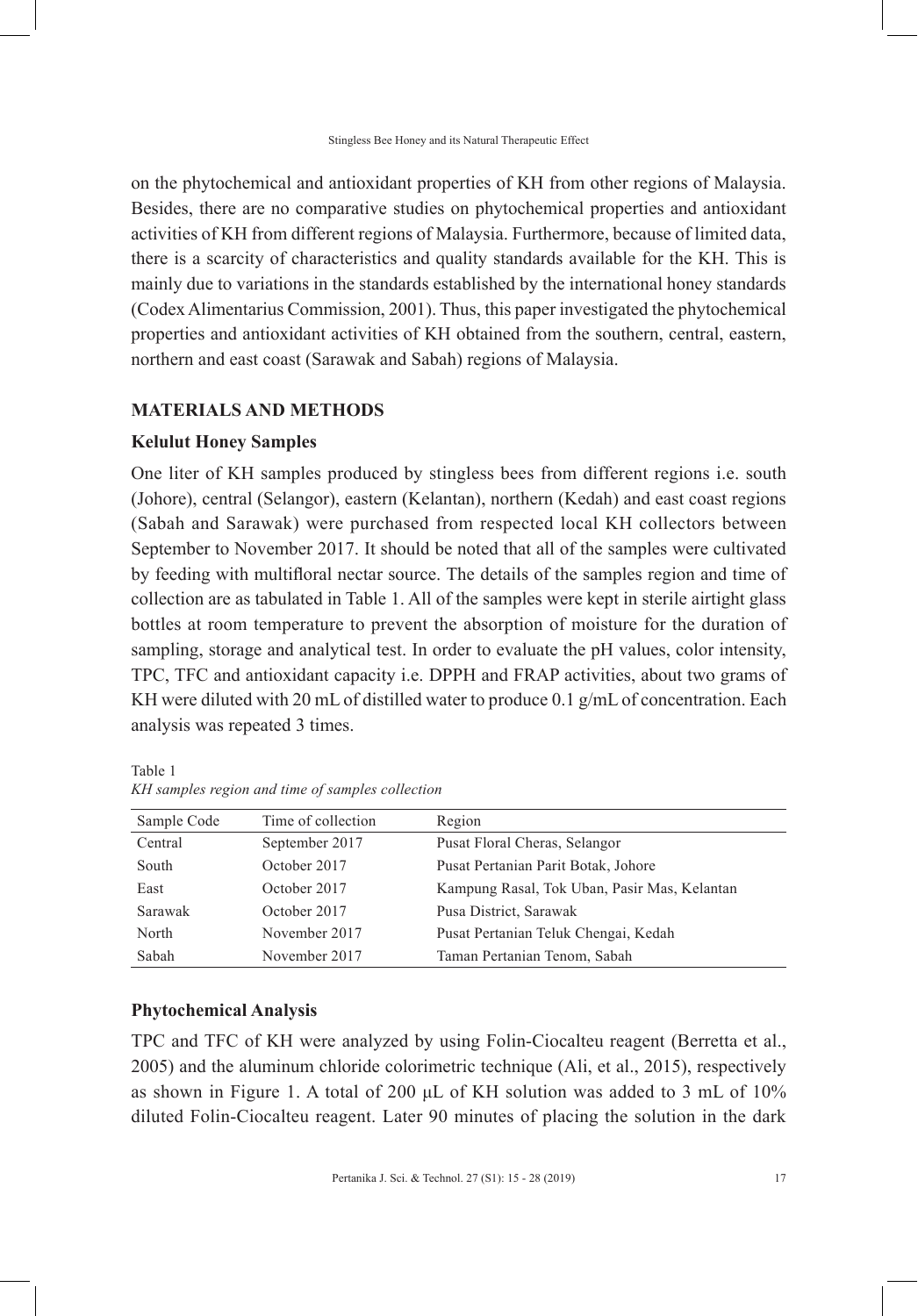at room temperature, the absorbance was quantified using a Multiskan GO microplate spectrophotometer (Thermo Scientific 1510) at 750 nm. The TPC value was stated as mg gallic acid equivalents per 100 g of honey.

For measuring TFC, 1 mL of the KH sample (0.1-0.4 g/mL) was mixed with 2% of aluminum chloride solution. Following the incubation for 10 minutes at 25°C, the absorbance of the mixture was quantified at 430 nm via a Multiskan GO microplate spectrophotometer (Thermo Scientific 1510). TFC was expressed in mg QUE/ 100 g FW by using the calibration curve according to quercetin standard.



*Figure 1*. Flowchart representing steps in TPC and TFC determination

# **Antioxidant Activity**

**DPPH.** The principle of DPPH method is based on the electron transfer, where it measures the scavenging activity of a particular sample (Garcia et al., 2012). The assay yields a concentrated violet solution that is constant at room temperature without the direct light exposure. In this study, radical scavenging activity of KH was determined using Multiskan GO microplate spectrophotometer at 517 nm against DPPH radical as described by Beretta et al. (2005). Following preparation of DPPH solution through dissolving 2 mg of DPPH in 100 mL of ethanol, 1 mL of ethanolic KH solution was mixed to 2 mL of DPPH solution (Figure 2). The reaction mixture was shaken vigorously using hands for yielding the good mixture and later stored without exposure to light for 30 minutes at a room temperature. Subsequently, the absorbance of the mixtures was recorded. The scavenging activity of KH via DPPH radical was quantified based on the equation given below:

$$
DPPH radical scavenging activity (%) = \frac{(Abs control-Abs sample)}{Abs control} \times 100
$$
 (1)

18 Pertanika J. Sci. & Technol. 27 (S1): 15 - 28 (2019)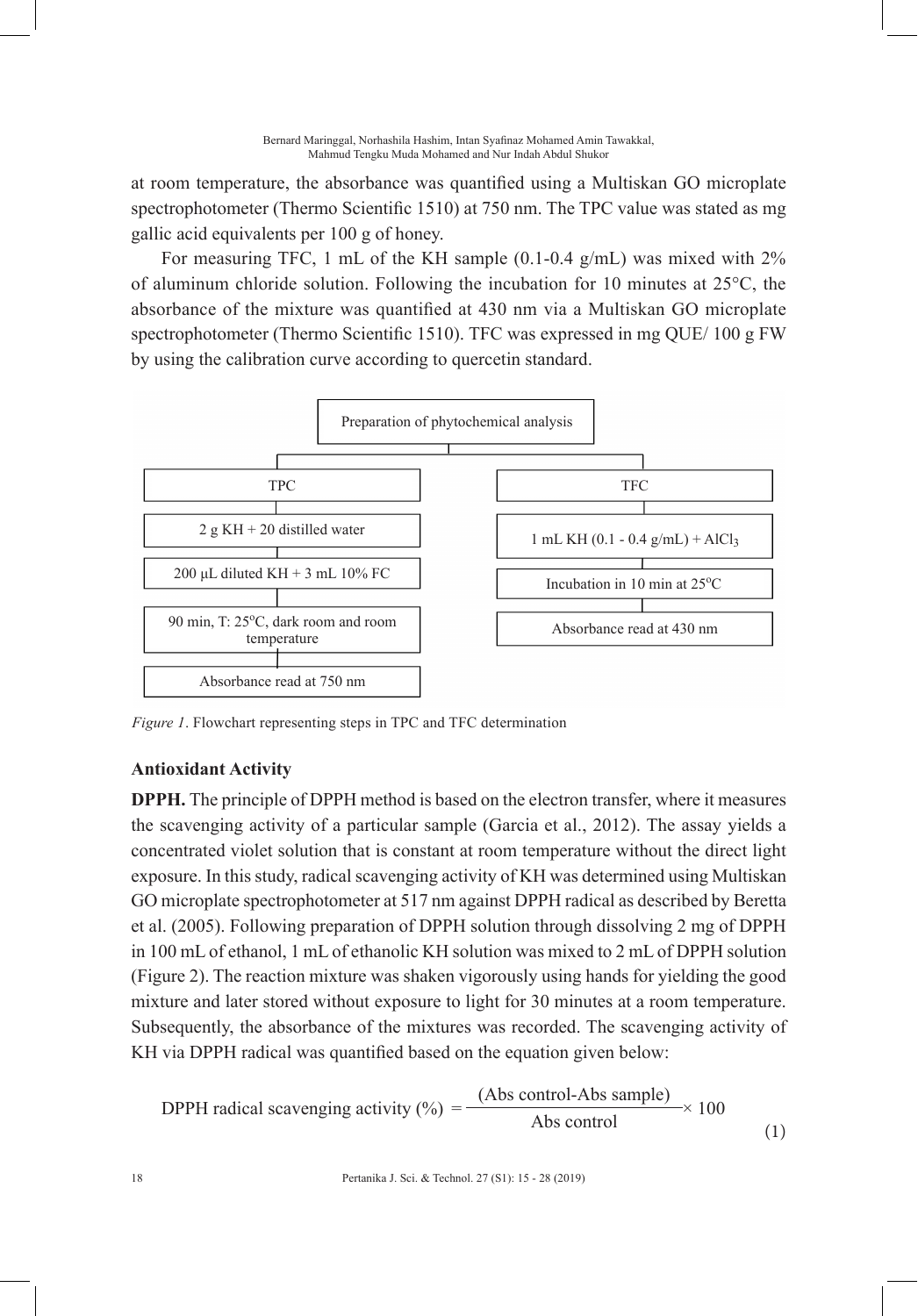where Abs control denotes the absorbance of DPPH radical and ethanol, and Abs sample indicates the absorbance of DPPH radical and honey or ascorbic acid. The analysis was conducted three times.



*Figure 2*. Flowchart representing steps in DPPH and FRAP analyses

**Ferric Reducing Antioxidant Power (FRAP).** FRAP is a parameter, which is used to measure the antioxidant or reductant activity in a sample. Total antioxidants were assessed by the reduction of  $Fe^{3+}$  to  $Fe^{2+}$  (Yen & Duh, 1993; Ahmad & Abdullah., 2013). In this study the FRAP analysis was conducted by combining a mixture of 0.5g KH and 100 mL distilled water with 2.5 mL of phosphate buffer  $(0.2M, pH 6.6)$  and 2.5 mL of  $1\%$ potassium ferricyanide (Figure 2). The mixtures were incubated for 20 min under 50°C. After incubation, a total of 2.5 mL of 10% trichloroacetic acid were combined to the mixture. The 1 mL mixture was added with 1 mL of distilled water and 0.5 mL of 0.1% ferric chloride. The absorbance of the solution was quantified at 700 nm via a Multiskan GO microplate spectrophotometer (Thermo Scientific 1510). The FRAP activity of KH was expressed in absorbance unit.

#### **pH and Color Intensity**

The color intensity that represents the darkness value of honey was determined by using the method described in a previous study (Beretta et al., 2005). A 50% (w/v) honey solution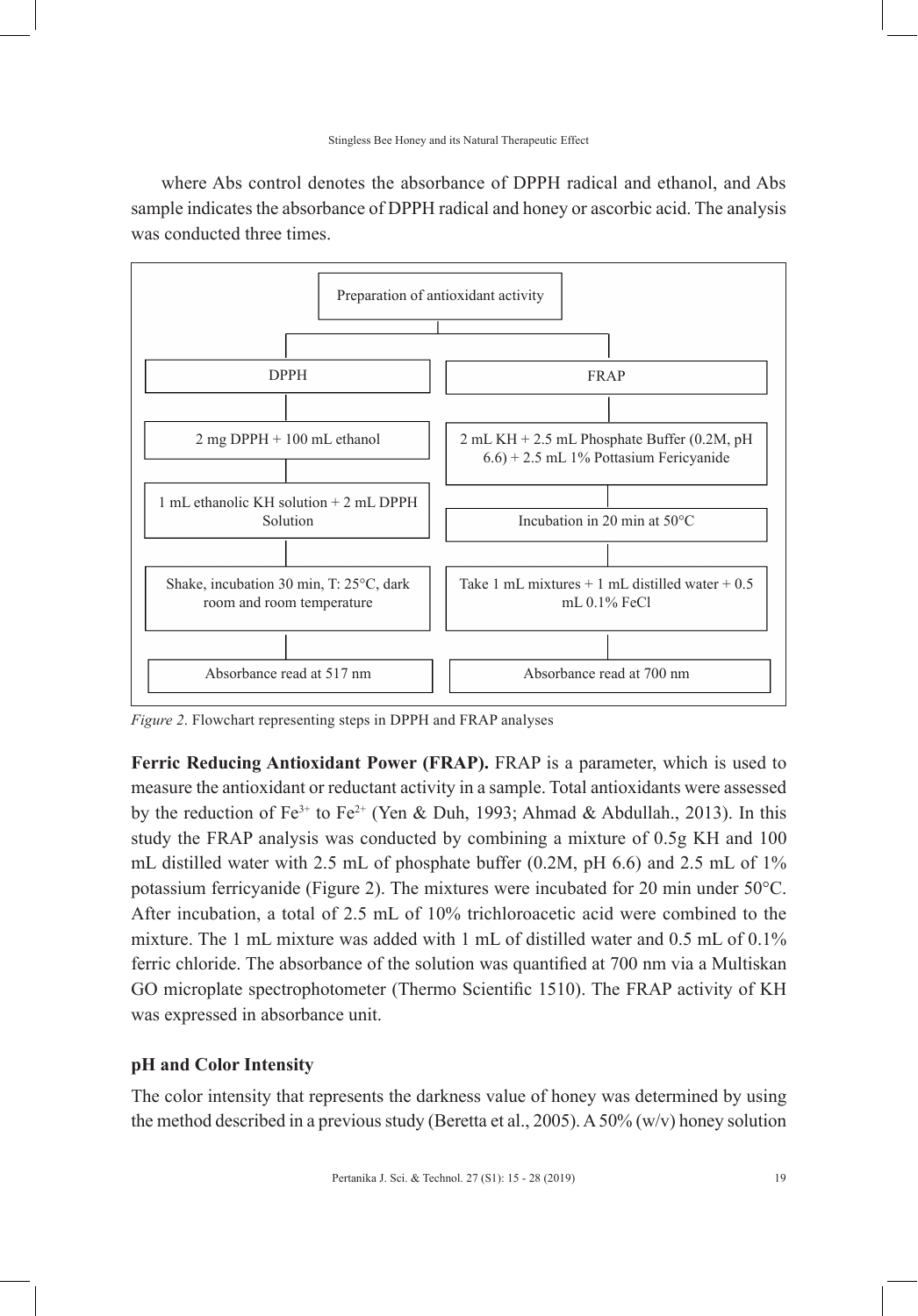was prepared with warm water at 45 to 50°C. The net absorbance was determined using the Multiskan GO microplate spectrophotometer at 450 nm. The pH was measured using a pH meter, model LAQUA twin pH (HORIVA, Japan).

# **Statistical Analysis**

The significance between means were analyzed using one-way analysis of variance (ANOVA) as well as Tukey's multiple-comparisons analysis. The significant level was set at  $P \le 0.05$ . The correlation between every measurement was examined via Pearson correlation coefficient.

# **RESULTS AND DISCUSSION**

# **Total Phenolic Content and Total Flavonoid Content**

Table 2 demonstrates the amount of TPC and TFC constituents in KH samples according to the standard curve of gallic acid and quercetin, correspondingly. The KH from the different geographical had different TPC and TFC values. The finding of this study is in agreement with a previous study that reported the significant differences between TPC and TFC of honey samples that were collected from Kedah and Johor (Ranneh et al., 2017). On that account, Silva et al. (2013) reported that flavonoids and polyphenols detected in honey resulted in superior antioxidant activity.

The findings indicated that the TPC varied significantly ( $P \le 0.05$ ) among the geographical locations in Malaysia. The TPC value was ranged from 3.045 to 9.370 mg GAE/100g FW. KH from south Malaysia demonstrated the highest TPC followed by the north, Sarawak, Sabah, east and central Malaysia. This significant differences could be due to the variations in the source of pollen surrounding the cultivated area. A research

| The phytochemical contents, antioxidant activities, color intensity and pH in KH from various regions in Malaysia |                                       |                                      |                         |                          |                                  |                            |  |  |
|-------------------------------------------------------------------------------------------------------------------|---------------------------------------|--------------------------------------|-------------------------|--------------------------|----------------------------------|----------------------------|--|--|
| Regions                                                                                                           | <b>TPC</b><br>(mg)<br>GAE/100g<br>FW) | <b>TFC</b><br>(mg)<br>QUE/100<br>FW) | <b>DPPH</b><br>$(\%)$   | <b>FRAP</b><br>(abs)     | Color<br>Intensity<br>(abs. mAU) | pH                         |  |  |
| South                                                                                                             | $9.37^{\mathrm{a}*} \pm 0.23$         | $14.44^a \pm 0.18$                   | $2.77^{\circ} \pm 1.02$ | $0.22^a \pm 0.002$       | $0.30^a \pm 0.02$                | $5.13^{ab} \pm 0.09$       |  |  |
| North                                                                                                             | $6.15^b \pm 0.5$                      | $9.45^{\rm b} \pm 0.18$              | $18.65^b \pm 2.10$      | $0.22^b \pm 0.002$       | $0.23^b \pm 0.01$                | $5.20^{ab} \pm 0.16$       |  |  |
| Sarawak                                                                                                           | $5.49^{bc} \pm 0.50$                  | $8.72^{\circ} \pm 0.12$              | $19.25^b \pm 7.11$      | $0.22^b \pm 0.003$       | $0.21^{\circ} \pm 0.01$          | $4.25^{\text{d}} \pm 0.19$ |  |  |
| Sabah                                                                                                             | $5.17^{\circ} \pm 0.05$               | $7.29^{\text{d}} \pm 0.14$           | $1.98^{\circ} \pm 0.45$ | $0.20^{\circ} \pm 0.02$  | $0.21^{\circ} \pm 0.02$          | $4.58^{dc} \pm 0.17$       |  |  |
| East                                                                                                              | $3.79^{\text{d}} \pm 0.50$            | $5.24^{\circ} \pm 0.18$              | $30.36^b \pm 2.28$      | $0.19^{\circ} \pm 0.02$  | $0.13^d \pm 0.003$               | $5.50^{\circ} \pm 0.36$    |  |  |
| Central                                                                                                           | 3.04 <sup>d</sup> $\pm$ 0.1           | $3.63$ <sup>f</sup> $\pm 0.25$       | $44.05^a \pm 11.04$     | $0.19^{\circ} \pm 0.002$ | $0.09^e \pm 0.003$               | $4.8^{bc} \pm 0.22$        |  |  |

*The phytochemical contents, antioxidant activities, color intensity and pH in KH from various regions in Malaysia*

\*Means with the same letter are not significantly different at  $P \le 0.05$  by using Tukey test

Table 2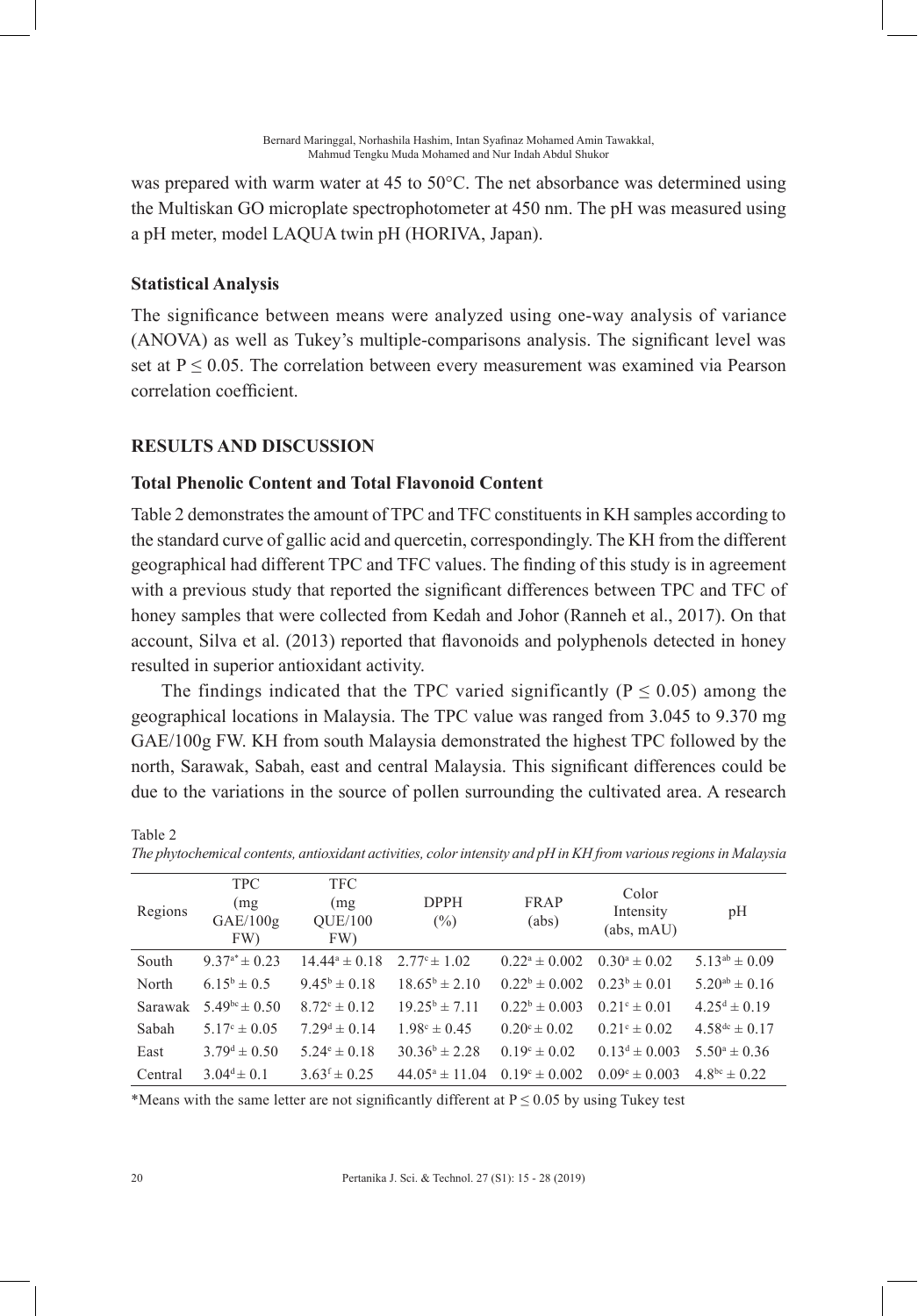study by Kroyer and Hegedus (2001) found that flavonoids were among the important forms of polyphenols, which existed in pollen composed by honeybees. Nijveldt et al. (2001) demonstrated that this category of bioactive compounds functioned as a superior antioxidant that facilitated scavenging activity of free radicals. Additionally, the authors concluded that flavonoids stabilized and neutralized reactive oxygen species to generate a reduced reactive radical.

The results also revealed that the TFC demonstrated a significant difference between different geographical locations with the values ranged from 3.63 to 14.44 mg QUE/100g FW. The highest TFC was exhibited by the south and the lowest was from the central. KH samples were belonging to dissimilar geographical and botanical origins, which could be the reason for the differences. These findings are in agreement with the past studies by Biluca et al. (2016), Silva et al. (2013), Da Silva et al. (2013), Silici et al. (2010), Lachman et al. (2010) and Al et al. (2009), which demonstrated that the values of TPC and TFC of honey were influenced by the geographical floral origins.

#### **Antioxidant Activity**

Table 2 demonstrates that there was a significant difference between DPPH and FRAP activities as affected by geographical locations. KH from central Malaysia possessed the highest ability to scavenge DPPH radicals with inhibition of DPPH by 44% ( $P \le 0.05$ ) followed by the east, Sarawak and north, whereas the KH originated from the south and Sabah demonstrated low in DPPH inhibition with values lower than 5%. The results obtained was contradicted with Chan et al., (2017) who found that KH originated from the east coast region had the highest scavenging activity against DPPH radicals with scavenging percentage of 44.12-79.99%. Similarly, Tuksitha et al. (2018) found that DPPH assay contents of the three different stingless bees species (*Geniotrigona thoracica*, *Heterotrigona itama* and *Heterotrigona erythrogastra*) were ranged from  $17.0 \pm 7.5$  to  $47.4 \pm 3.2$  (%). Meanwhile, Abu Bakar et al. (2017) revealed that *Heterotrigona itama* honey collected in Jasin, Melaka exhibited the highest levels of DPPH assay with the values of  $97.30 \pm 0.84\%$ .

In the present study, FRAP activity for KH from the south of Malaysia demonstrated the highest antioxidant potential while KH from the central region of Malaysia obtained the lowest values ( $P \le 0.05$ ). The coincidence of KH from the south of Malaysia having the highest TPC, TFC, FRAP highlighted the contributions of these bioactive compounds in antioxidant activity. The roles of TPC and TFC in antioxidant activity of stingless bee honey have been studied extensively (Silva et al., 2013; Ibrahim et al., 2016: Kek et al., 2017). Therefore, evidence has confirmed that TPC and TFC play crucial role in the antioxidant activity of KH, with the effect of the geographical of the nectar source in determining the bioactive contents.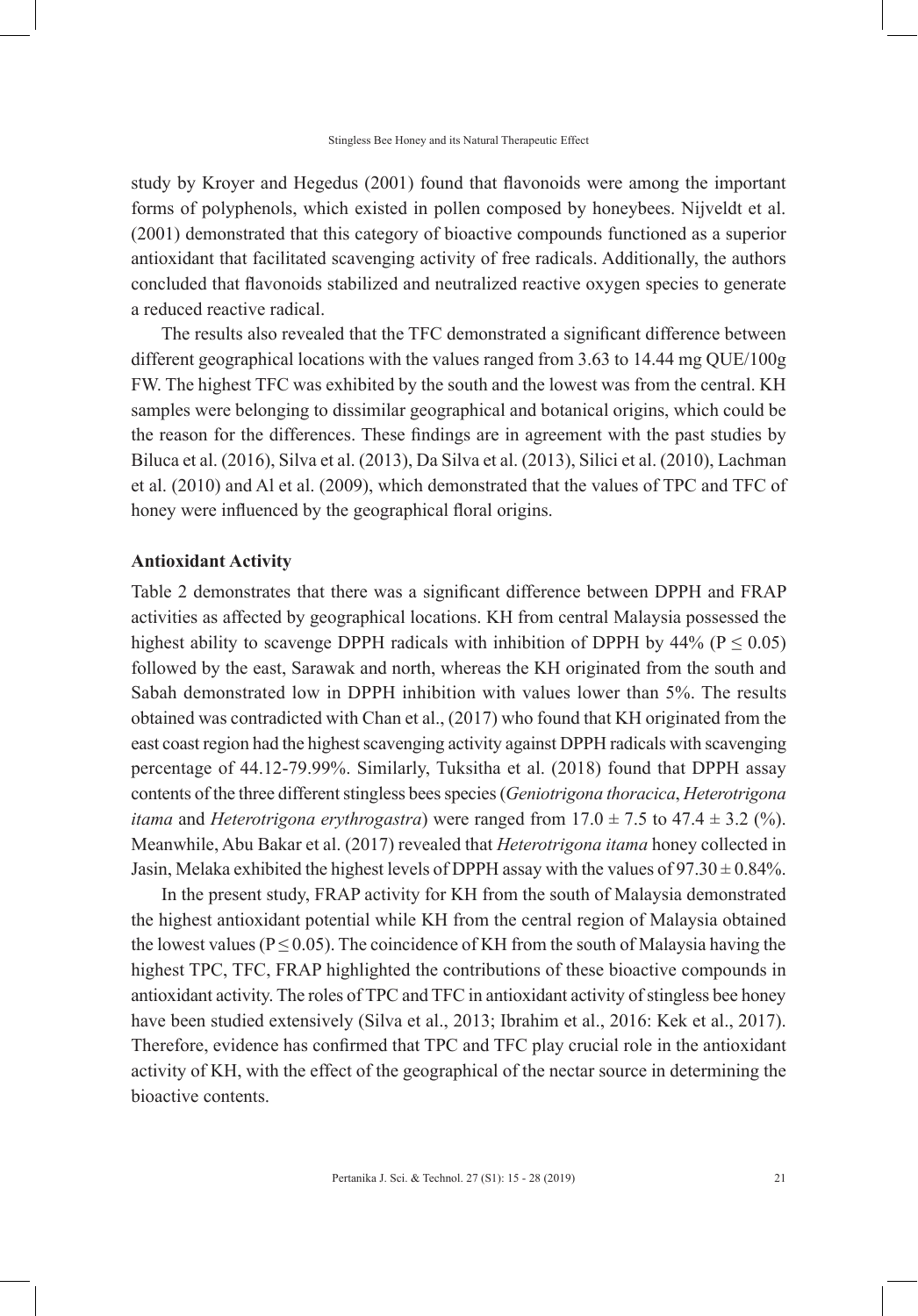#### **pH and Color**

The differences with regard to pH and color among the honey varies according to the type of bee species, region, the season of collection and type of floral sources. The Malaysian Standard (2017) had established a standard pH range between 2.5 to 3.8 for stingless bee honey. Nonetheless, a review by Nordin et al. (2018) found the pH of stingless bee honey varied between 3.15 to 6.64. Furthermore, authors concluded the honey of *Melipona scutellaris* from Brazil had the lowest pH value of 3.15 (Marchini et al., 1998). Meanwhile, the honey of *Melipona quadrifasciata* from Brazil had the highest pH value (Carvalho et al., 2009).

Table 2 demonstrates that the KH from the north of Malaysia had the highest pH value in which the pH values of all the KH samples were ranged from 4.25 to 5.5. In a similar study, Syam et al. (2016) reported that pH of *Trigona* honey from Masamba, Indonesia was 3.34 while Chanchao (2009) revealed that pH honey of *Trigona Laviecep* from Thailand was 3.37. On the other hand, Boorn et al. (2010) found that pH of *Trigona carbonaria* honey from Queensland was 3.85. The aforementioned findings reveal that KH is acidic, which contributed to the sourness of KH. Thus, the antimicrobial capacity of KH may be derived from pH values.

Moniruzzaman et al. (2013) reported that color intensity of honey was a consistent parameter that specified the existence of pigments that had antioxidant activities including carotenoids and flavonoids. Solayman et al. (2016) stated that the color of honey could differ from straw yellow to nearly black as it was affected by the mineral, pollen and phenolic contents of the honey. This study has discovered that color intensity values of the honey from the south of Malaysia had the highest values followed by the north, Sarawak, Sabah, east and central of Malaysia (Table 2). The color intensity of each KH samples varied between 0.0925 mAU to 0.30125 mAU. Recently, Nordin et al. (2018) indicated that color varieties of stingless bee honey across the different countries were 26 Pfund to 150 Pfund, which were detected via a photometer. Furthermore, the authors reported the highest intensity of color, which was detected in *Tetragonisca angustula* honey from Brazil and the lowest intensity of color, which was detected in *Melipona ilota* from Peru.

A study by Bertoncelj et al. (2007) reported that color of honey was significantly affected by its geographical starting point. Kek, et al. (2014) demonstrated that KH had the highest color intensity compared to Tualang, Gelam, Pineapple, Borneo and commercial honey in Malaysia. Apart from geographical and species, the variations in the color intensity of the honey might be influenced by particular polluting pigments originating from handling, processing, and storage processes, or from biochemical reactions throughout honey maturation (Beretta et al., 2005). Nevertheless, there is a lack of standard available for honey with regard to pH and color.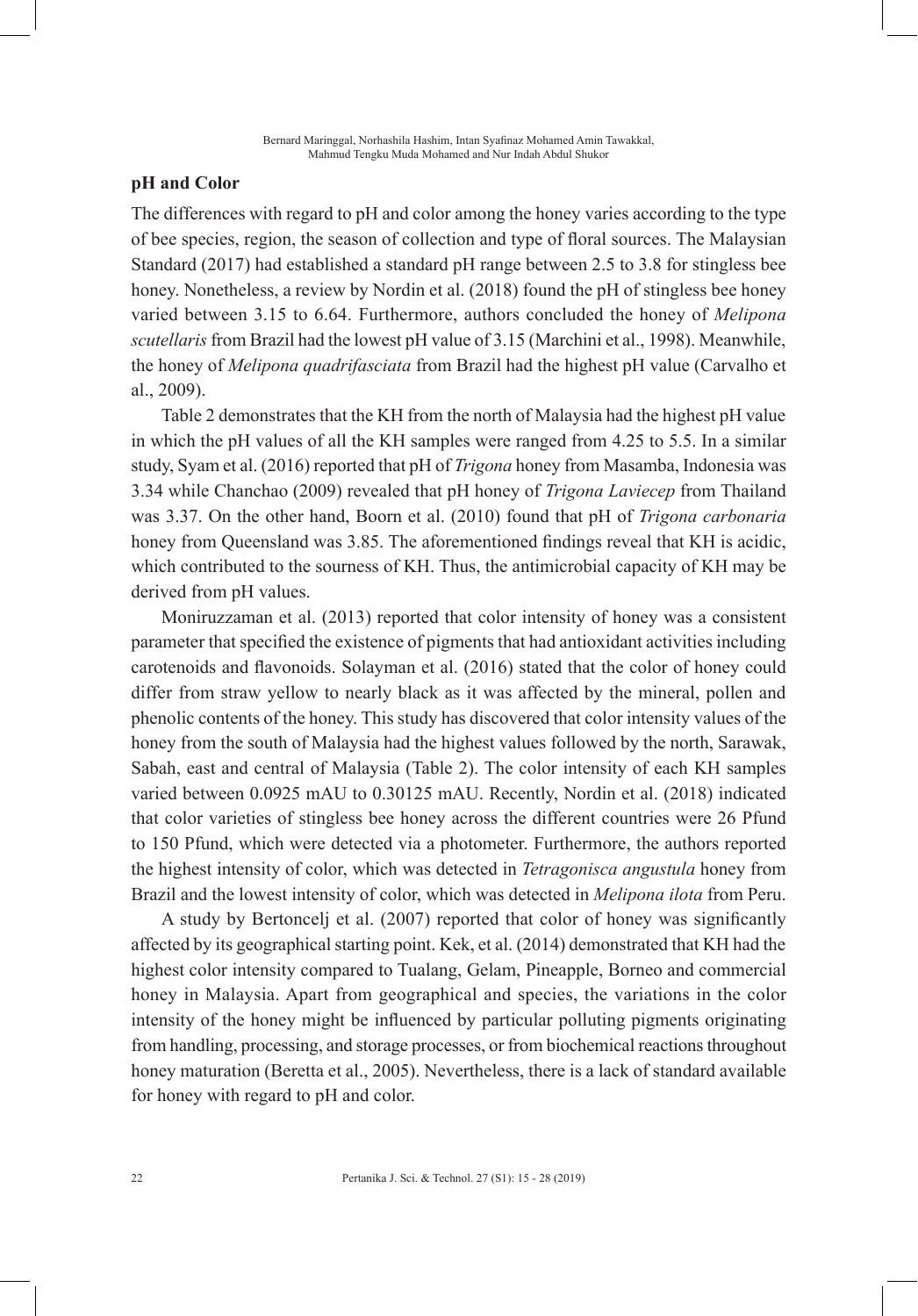#### **Correlation Between Phytochemical Properties, Antioxidant Activity and Color**

The correlation analysis revealed that there was a strong, negative and significant correlation between TPC and TFC with DPPH activity (Table 3). As such, this implies that the TPC and TFC increased inversely with DPPH activity. Furthermore, this indicates that the increase in TPC and TFC of KH resulted in the decrease in DPPH activity. The decrease in DPPH activity is correlated with the ability of the KH to neutralize the free radical of DPPH from being oxidized by reactive oxygen species (Nurdianah et al., 2016). The high content of TPC and TFC might not contribute to the strong antioxidant activity. These results are consistent with Chan et al. (2017), which demonstrated that KH had high TPC and TFC but low DPPH activity. Hence, this indicates that higher TPC and TFC may not lead to high DPPH activities.

Table 3

*Correlation between phytochemical contents (TPC and TFC), antioxidant activities (DPPH and FRAP) and color intensity in KH collected from various regions in Malaysia*

|                 | TFC        | <b>TPC</b> | <b>DPPH</b> | FRAP      | Color Intensity |
|-----------------|------------|------------|-------------|-----------|-----------------|
| <b>TFC</b>      |            |            |             |           |                 |
| <b>TPC</b>      | $0.97***$  |            |             |           |                 |
| <b>DPPH</b>     | $-0.80***$ | $-0.73***$ |             |           |                 |
| <b>FRAP</b>     | $0.81***$  | $0.81***$  | $-0.79***$  |           |                 |
| Color Intensity | $0.96***$  | $0.94***$  | $-0.83***$  | $0.82***$ |                 |
|                 |            |            |             |           |                 |

\*\*\* Correlations are significant at  $P \le 0.001$ 

The findings also indicate that TPC and TFC correlated positively with FRAP activity. This implies that the TPC and TFC increased proportionally with the FRAP activity. These findings are consistent with Chan et al. (2017), which demonstrated that stingless bee honey had higher TPC and TFC contents, thus leading to high in FRAP activity. The strong FRAP activity possessed by KH is related to the potential of the KH in reducing  $Fe<sup>3+</sup>$  to  $Fe<sup>2+</sup>$ . A correlation between TPC and antioxidant activity in the KH was reported by other studies (Duarte et al.*,* 2012; Sousa et al., 2016; Ranneh et al., 2017). Hence, polyphenols compounds could result in a greater antioxidant potential in KH. In addition, the correlation between KH and antioxidant was reported to be high due to the high content of ascorbic acid (Guerrini et al., 2009; Kek et al., 2014).

The color of KH was found to be positively correlated and significantly associated with TFC, TPC, and FRAP activities (Table 3). TPC and FRAP activity increased proportionately with the increase in the intensity of the darker colour of KH. The finding is in accordance to Saxena et al. (2010) who reported that color intensity has positive correlations (R values between 0.72 and 0.83) with antioxidant activities in honey samples. Higher absorbance value was associated with darker color in KH samples. The darker colour of KH could be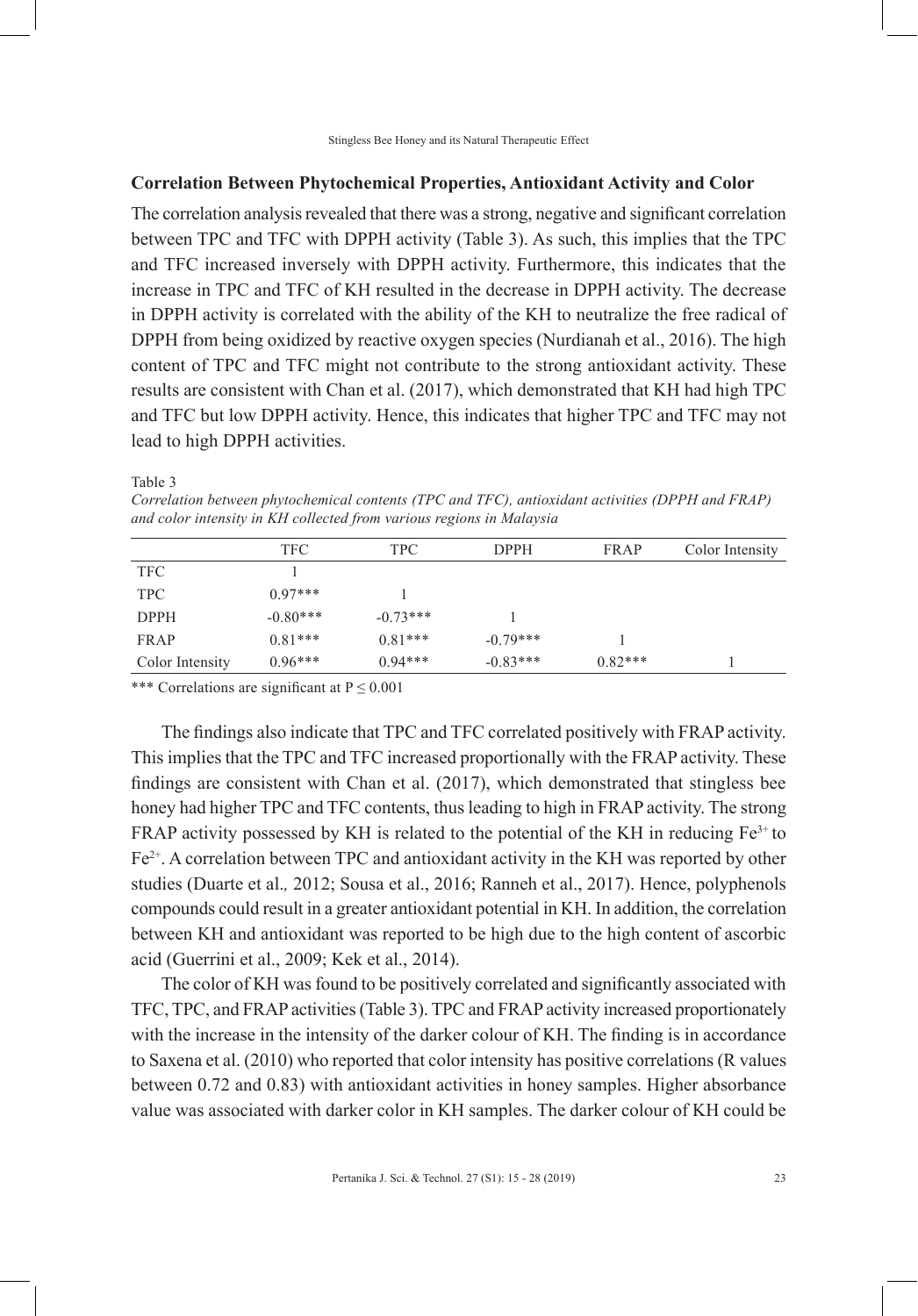due to the higher content of TPC and TFC, which could increase the potential of KH as an antioxidant property. Nevertheless, the colour of KH demonstrated a negative correlation with DPPH activity.

The correlation between TPC and TFC with color intensity demonstrated that there were strong, positive and significant correlations with  $R > 0.8$ . The results of this study are in agreement with previous findings by Moniruzzaman et al. (2013) who reported that color intensity of KH was a consistent parameter that could indicate the existence of pigments. On that account, this finding indicates that the antioxidant activities like carotenoids and flavonoids. Kek et al. (2014) also reported a similar result and concluded that the TPC of honey increased with color intensity.

# **CONCLUSION**

The current study indicated that TPC, TFC, antioxidant activity, color intensity and pH of KH could be elucidated by the natural disparities of floral nectar sources and geographical regions. Honey from the Southern region of Malaysia presented a good level of phytochemical composition and antioxidant activity as compared to the north, Sabah, Sarawak, east and central of Malaysia. The strong and positive correlations were observed between TPC, TFC, antioxidant property and color intensity of KH samples. Thus, the aforementioned findings suggest that honey with darker color had greater TPC, TFC, and antioxidant property. The findings could provide some fundamental data related to KH that can be used as a reference for future research.

### **ACKNOWLEDGMENTS**

The authors are thankful to Universiti Putra Malaysia for providing financial support under the Geran Putra research funding (GP-IPS/9633300).

# **REFERENCES**

- Abu Bakar, M. F., Sanusi, S. B., Abu Bakar, F. I., Cong, O. J., & Mian, Z. (2017). Physicochemical and antioxidant potential of raw unprocessed honey from Malaysian stingless bees. *Pakistan Journal of Nutrition*, *16*(11), 888-894*.*
- Ali, F., Ranneh, Y., Ismail, A., & Esa, N. M. (2015). Identification of phenolic compounds in polyphenols rich extract of Malaysian cocoa powder using the HPLC-UV-ESI-MS/ MS and probing their antioxidant properties. *Journal of Food Science and Technology*, *52*(4), 2103-2111.
- Ahmad, R., & Abdullah, N. (2013). *Antioxidant Principles and In Vitro Evaluation Methods*. Shah Alam, Selangor: UiTM Press.
- Al, M. L., Daniel, D., Moise, A., Bobis, O., Laslo, L., & Bogdanov, S. (2009). Physicochemical and bioactive properties of different floral origin honeys from Romania. *Food Chemistry*, *112*(4), 863-867.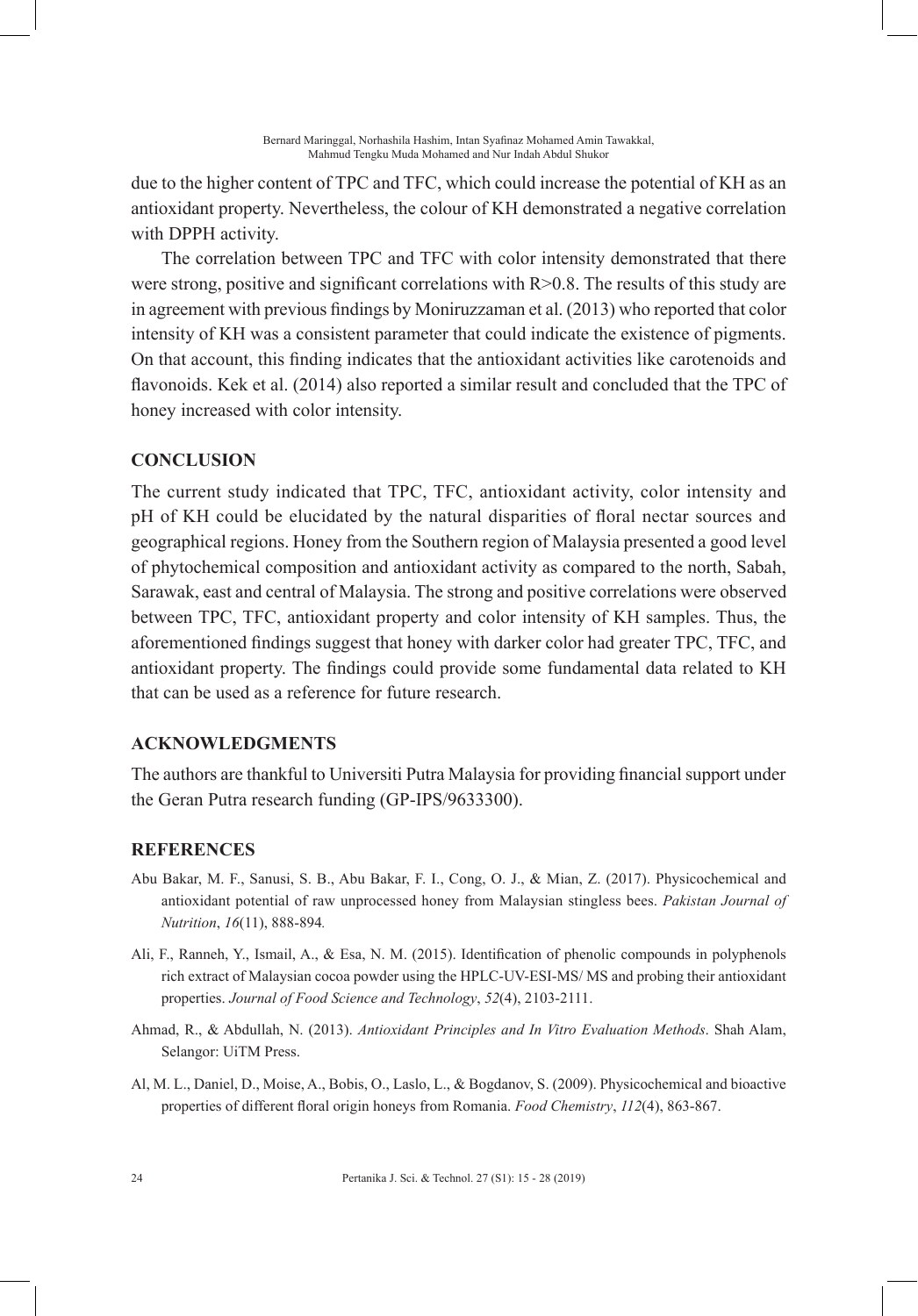- Biluca, F. C., Braghini, F., Gonzaga, L. V., Costa, A. C. O., & Fett, R. (2016). Physicochemical profiles, minerals and bioactive compounds of stingless bee honey (Meliponinae). *Journal of Food Composition and Analysis, 50*, 61-69.
- Biluca, F. C., Braghini, F., Gonzaga, L.V., Pereira, L. M., Costa, A.C.O., & Fett, R., (2014). 5-HMF and carbohydrates content in stingless bee honey by CE before and after thermal treatment. *Food Chemistry*, *159*, 244-249.
- Boorn, K. L., Khor, Y. Y., Sweetman, E., Tan, F., Heard, T. A., & Hammer, K. A., (2010). Antimicrobial activity of honey from the stingless bee *Trigona carbonara* determined by agar diffusion, agar dilution, broth microdilution and time-kill methodology. *Journal of Applied Microbiology, 108*(5), 1534-1543.
- Bertoncelj, J., Dobersek, U., Jamnik, M., & Golob, T. (2007). Evaluation of the phenolic content, antioxidant activity and colour of Slovenian honey. *Food Chemistry, 105*(2), 822-828.
- Beretta, G., Granata, P., Ferrero, M., Orioli, M., & Facino, R. M. (2005). Standardization of antioxidant properties of honey by a combination of spectrophotometric/fluorimetric assays and chemometrics. *Analytica Chimica Acta 533*(2), 185-191.
- Chan, B. K., Haron, H., Talib, R. A., & Subramaniam, P. (2017). Physical properties, antioxidant content and antioxidative activities of Malaysian stingless kelulut (*Trigona spp.*) honey. *Journal of Agricultural Science, 9*(3), 32-40.
- Chuttong, B., Chanbang, Y., Sringarm, K., & Burgett, M. (2016a). Effects of long term storage on stingless bee (Hymenoptera: Apidae: Meliponini) honey. *Journal of Apicultural Research, 54*(5), 441-451.
- Chuttong, B., Chanbang, Y., Sringarm, K., & Burgett, M. (2016b). Physicochemical profiles of stingless bee (Apidae: Meliponini) honey from South East Asia (Thailand). *Food Chemistry, 192,* 149-155.
- Chuttong, B., Chanbang, Y., Sringarm, K., & Burgett, M. (2015). Physicochemical profiles of stingless bee (Apidae: Meliponini) honey from South East Asia (Thailand). *Food Chemistry, 192,* 149-155.
- Chanchao C., (2009). Antimicrobial activity by *Trigona laeviceps* (stingless bee) honey from Thailand. *Pakistan Journal of Medical Science, 25*(3)*,* 364-369.
- Carvalho, C. A. L., Sodre, G. S., Fonseca, A. A. O., Alves, R. M. O., Souza, B. A., & Clarton, L. (2009). Physicochemical characteristics and sensory profile of honey samples from stingless bees (Apidae: Meliponinae) submitted to a dehumidification process. *Anais da Academia Brasileira de Ciências, 81*(1), 143-149.
- Codex Alimentarius Commission. (2001). Alinorm 41/10: revised standard for honey. *Alinorm 1,* 19-26.
- Sousa, J. M., de Souza, E. L., Marques, G., Meireles, B., de Magalhães Cordeiro, Â. T., Gullón, B., Pintado, M. M., & Magnani, M. (2016). Polyphenolic profile and antioxidant and antibacterial activities of monofloral honeys produced by Meliponini in the Brazilian semiarid region. *Food Research International, 84,* 61-68.
- Da Silva, I. A. A., Da Silva, T. M. S., Camara, C. A., Queiroz, N., Magnane, M., & De Novais, J. S. (2013). Phenolic profile, antioxidant activity and palynological analysis of stingless bee honey from Amazonas, Northern Brazil*. Food Chemical, 141*(4), 3552-3558.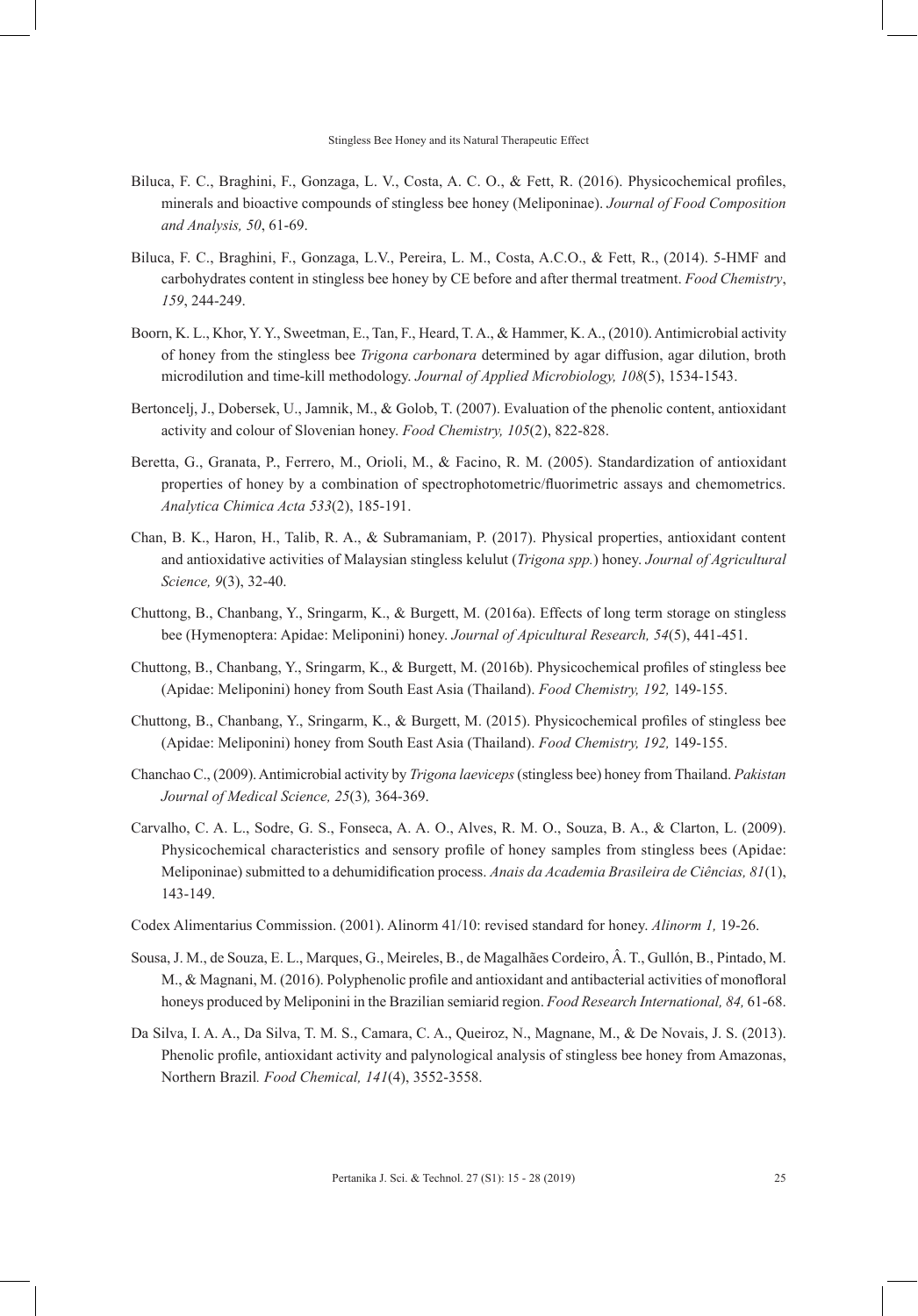Bernard Maringgal, Norhashila Hashim, Intan Syafinaz Mohamed Amin Tawakkal, Mahmud Tengku Muda Mohamed and Nur Indah Abdul Shukor

- Duarte, A. W. F., Vasconcelos, M. R. D. S., de Menezes, A. P. D., da Silva, S. C., Oda-souza, M., & Lopez, A. M. Q. (2012). Composition and antioxidant activity of honey from Africanized and stingless bees in Alagoas (Brazil): a multivariate analysis. *Journal of Apicultural Research, 51*(1), 23-35.
- Erejuwa, O. O., Sulaiman, S. A., & Ab Wahab, M. S. (2012). Honey: A novel antioxidant. *Molecules*, 17(4), 4400-4423.
- Garcia, E. J., Oldoni, T. L. C., Alencar, S. M., Reis, A., Loguercio, A. D., & Grande, R. H. M. (2012). Antioxidant activity by DPPH assay of potential solutions to be applied on bleached teeth. *Brazil Dental Journal, 23*(1), 22-27.
- Guerrini, A., Bruni, R., Maietti, S., Poli, F., Rossi, D., Paganetto, G., & Sacchetti, G. (2009). Ecuadorian stingless bee (Meliponinae) honey: A chemical and functional profile of an ancient health product. *Food Chemistry, 114*(4), 1413-1420.
- Ibrahim, N., Zakaria, A.J., Ismail, Z., & Mohd, K.S., (2016). Antibacterial and phenolic content of propolis produced by two Malaysian stingless bees, Heterotrigona itama and Geniotrigona thoracica. International *Journal of Pharmacognosy and Phytochemical Research, 8*(1), 156-161.
- Kek, S. P., Chin, N. L., Yusof, Y. A., Tan, S. W., & Chua, L. S. (2017). Classification of entomological origin of honey based on its physicochemical and antioxidant properties. *International Journal of Food Properties, 20*(3), S2723-S2738.
- Kek, S. P., Chin, N. L., Yusof, Y. A., Tan, S. W., & Chua, L. S. (2014). Total phenolic contents and colour intensity of Malaysian honeys from the Apis spp. and Trigona spp. bees. *Agriculture and Agricultural Science Procedia, 2*, 150-155.
- Kroyer, G., & Hegedus, N. (2001). Evaluation of bioactive properties of pollen extracts as functional dietary food supplement. *Innovative Food Science and Emerging Technologies, 2*(3), 171-174.
- Lachman, J., Orsák, M., Hejtmánková, A., & Kovářová, E. (2010). Evaluation of antioxidant activity and total phenolics of selected Czech honeys. *LWT-Food Science and Technology, 43*(1), 52-58.
- Malaysian Standards. (2017). *Kelulut (Stingless Bee) honey-Specification*. Department of Standards Malaysia. MS, 2683.
- Moniruzzaman, M., Sulaiman, S. A., Khalil, M.I., & Gan, S. H. (2013). Evaluation of physicochemical and antioxidant properties of sourwood and other malaysian honeys: A comparison with manuka honey. *Chemistry Central Journal, 7*(1), 138.
- Marchini, L. C., Carvalho, C. A. L., Alves, R. M. O., Teixeira, G. M., & Rubia, V. R. (1998 October, 13- 11). Características físico-químicas de amostras de méis da abelha Uruçu (*Melipona scutellaris*). In *XII Congresso Brasileiro de Apicultura 201* (pp. 270). Salvador, Brazil.
- Nordin, A., Sainik, N. Q. A. V., Chowdhury, S. R., Saim, A. B., & Idrus, R .B. H. (2018). Physicochemical properties of stingless bee honey from around the globe: A comprehensive review. *Journal of Food Composition and Analysis, 73*, 91-102.
- Nurdianah, H. F., Ahmad Firdaus, A. H., Eshaifol Azam, O., & Wan Adnan, W. O. (2016). Antioxidant activity of bee pollen ethanolic extracts from Malaysian stingless bee measured using DPPH-HPLC assay. *International Food Research Journal, 23*(1)*,* 403-405.